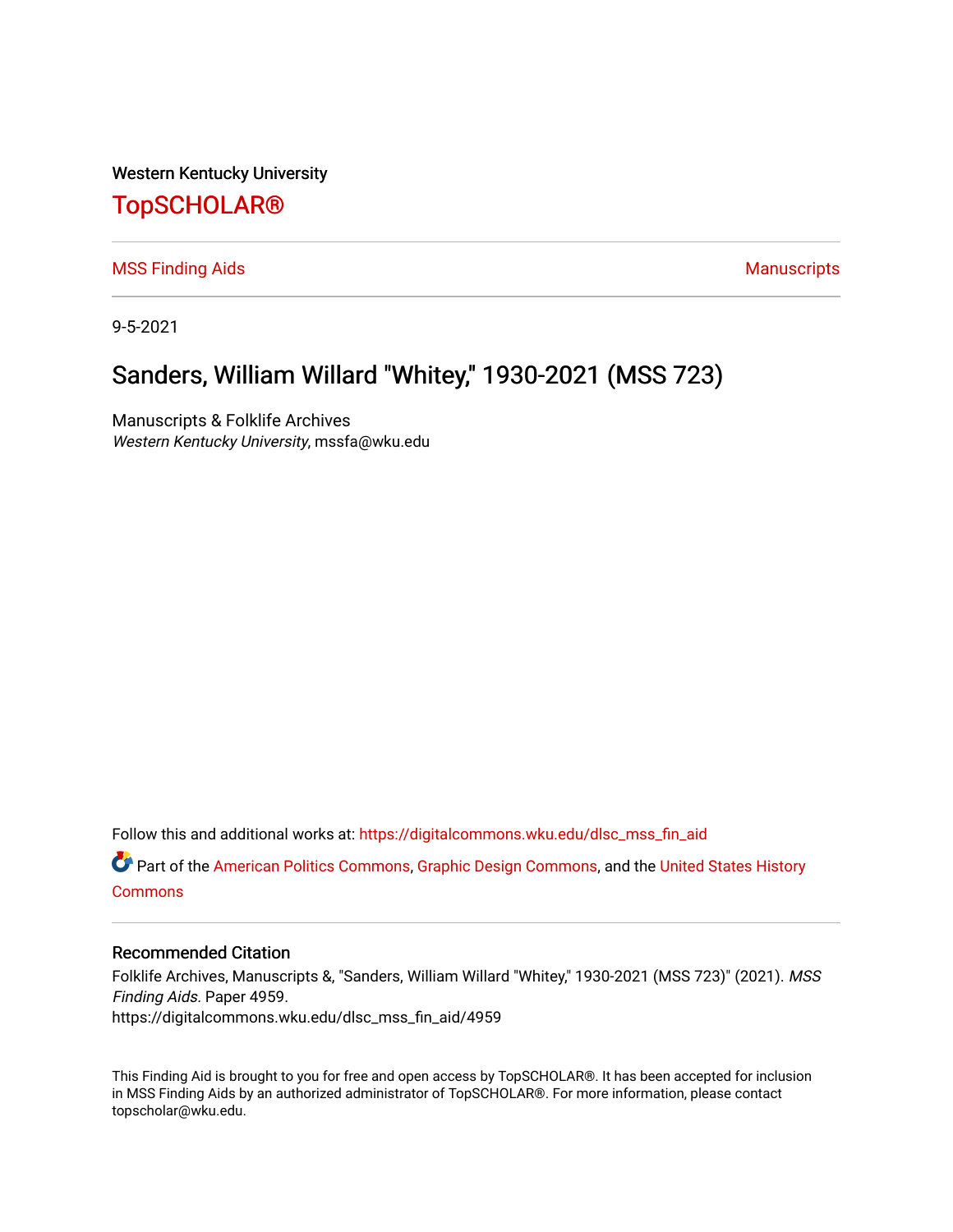Manuscripts & Folklife Archives Department of Library Special Collections Western Kentucky University Bowling Green, KY 42101-1092

*Descriptive Inventory*

## **MSS 723 SANDERS, William Willard "Whitey," 1930-2021**

21 boxes. 1959-2017. Originals.

2011.211.0

Related collections: [MSS 659,](https://digitalcommons.wku.edu/dlsc_mss_fin_aid/4578/) [MSS 722](https://digitalcommons.wku.edu/dlsc_mss_fin_aid/4960)

## *BIOGRAPHICAL NOTE*

William Willard Sanders (known as "Bill" or "Whitey"), the son of Romie Covington Sanders and Katherine (Tomerlin) Sanders, was born in Springfield, Tennessee on 14 October 1930. He graduated from Pompano Beach High School in Florida, then attended the University of Miami before accepting a football scholarship at Western Kentucky State College (now WKU). During 1953, Sanders set an NCAA record for completing 66 of his 98 passes as quarterback.

An English major at WKU, Sanders enrolled in a freshman art class with professor Ivan Wilson, who he credited with putting him on his future career path; while still a student, Sanders contributed cartoons to WKU's student newspaper, *The College Heights Herald*. Another influence was Gene Graham, a Pulitzer Prize-winning editorialist and cartoonist for the *Nashville Tennessean*. On 12 February 1955, Sanders married Gene Graham's niece Joyce Wallace, also a WKU student.

After graduating from WKU in 1955, Sanders was drafted to play professional football, but military service sent him to Korea with the U.S. Army. Put in command of a unit of the military newspaper *Stars and Stripes*, he contributed cartoons while overseeing printing and distribution. While in Korea, his reading of *Herblock's Here and Now* by the legendary cartoonist Herbert Block sparked Sanders' interest in political cartooning.

After his Army service, Sanders became a reporter with the *Pacific Stars and Stripes* in Tokyo, then worked as a freelance cartoonist with the *Japan Times*. In 1959, he accepted a position as cartoonist for the *Greensboro Daily News* in Greensboro, North Carolina. In June 1963 he became editorial cartoonist for *The Kansas City Star*, and in September 1967 moved to *The Milwaukee Journal*. Sanders' cartoons reflected *Journal* editorial policy until 1987; thereafter, his work represented his own views rather than the paper's.

Given considerable freedom to express his strong liberal opinions, Sanders frequently drew ire from newspaper readers, local officials and conservative groups. A proponent of civil rights, civil liberties, gun control, women's rights, contraception and sex education, he was a harsh critic of the Vietnam War and the administrations of Presidents Richard Nixon and Ronald Reagan. His treatment of local issues such as public accommodation laws and police misconduct also created conflict with politicians, judges and the public. In February 1970,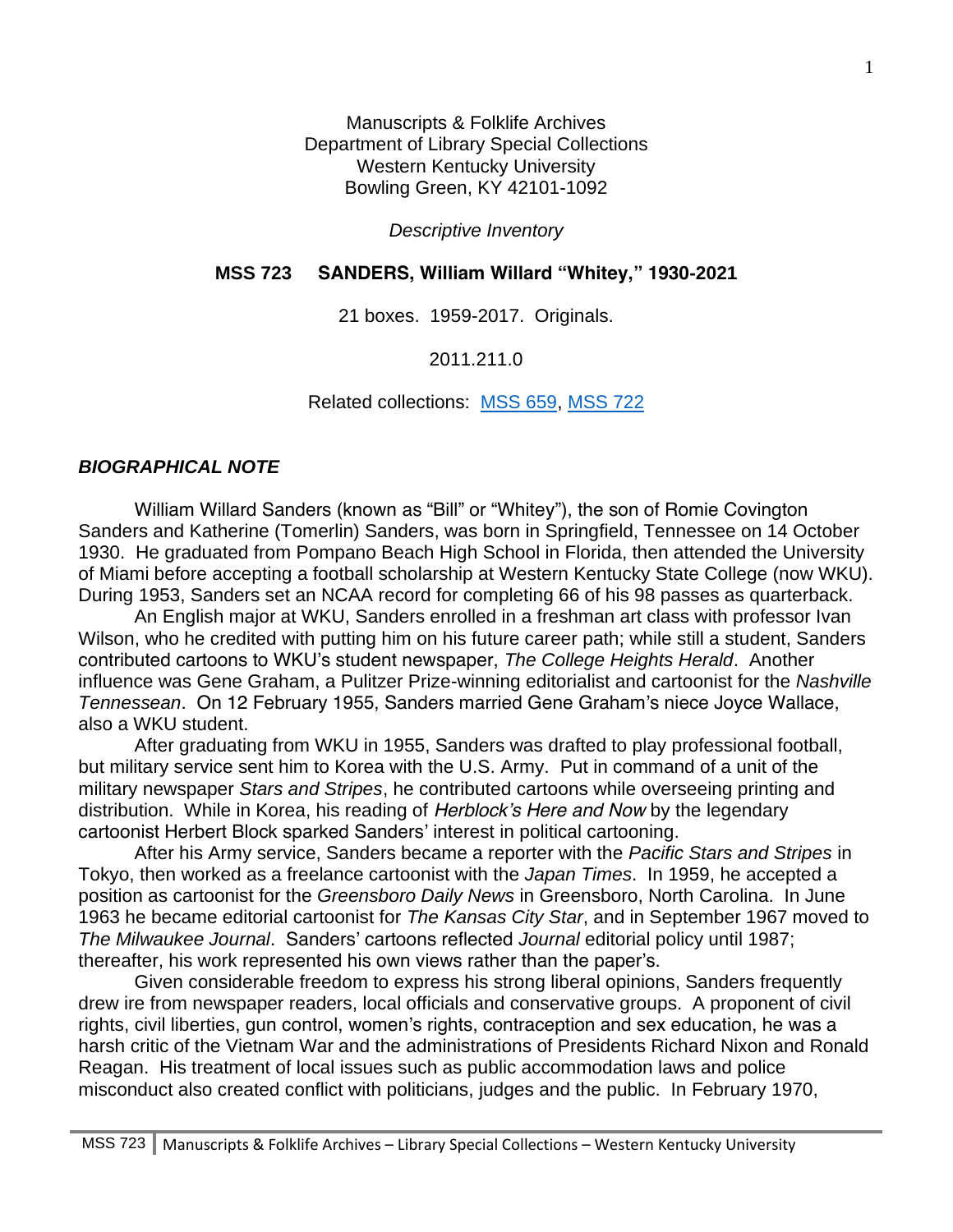Sanders received a month-long suspension from *The Milwaukee Journal* for "moonlighting" when some of his cartoons appeared in a local underground newspaper, a penalty that sparked debate about political pressure on the *Journal*. However, Sanders was also known for his independence; his views on free speech, for example, led him to criticize 1960s student activists who objected to giving their opponents a forum on university campuses.

Over his career, Sanders' cartoons were syndicated nationally to more than 100 newspapers, and his work appeared in other nationally known publications such as *Time*, *Newsweek*, *U.S. News and World Report*, and *The New York Times*; a 1962 cartoon about civil rights was reprinted in the Soviet newspaper *Izvestia*. A jazz musician, popular speaker, and participant in professional organizations, Sanders served as president of the American Association of Editorial Cartoonists (AAEC) and received numerous awards and honors including the Kansas City Civil Liberties Achievement Award (1963) and the Wisconsin Civil Liberties Award (1979). He was inducted into the Wisconsin Media Hall of Fame, the Milwaukee Press Club Hall of Fame, and the WKU Hall of Distinguished Alumni. Collections of his work can be found in *Run for the Oval Room: They Can't Corner Us There* (Alpha Press, 1974); *The Sanders Book: Selected Political Cartoons by Sanders* (Milwaukee Journal, 1978); and *Adventures in Whopperland: a collection of political cartoons, written opinions and essays* (Lulu, 2006).

Sanders retired from *The Milwaukee Journal* in 1991. He and his wife Joyce, the parents of four daughters, moved to Fort Myers, Florida, where Sanders continued to draw cartoons for his blog, *Sanders Cartoon-Commentary*. In 2018, he published a memoir, *Against the Grain: Bombthrowing in the Fine American Tradition of Political Cartooning* (NewSouth Books). Sanders died on 27 February 2021.

#### *COLLECTION NOTE*

This collection consists of original political cartoons and other cartoon artwork created by Bill "Whitey" Sanders. The bulk of the political cartoons were drawn for the *Milwaukee Journal*. Also included are some cartoons drawn earlier in Sanders' career for the *Greensboro Daily News* and *Kansas City Star*, as well as cartoons drawn for other publications and after his retirement.

The cartoons cover mainly national politics, social issues and U.S. presidential administrations, but also address some issues in Milwaukee and Wisconsin politics. The bulk of the cartoons cover the 1960s, 1970s and 1980s.

A gallery of selected Sanders cartoons can be viewed [here.](https://digitalcommons.wku.edu/billsanders_political_toons/)

#### *SHELF LIST*

| BOX <sub>1</sub> | <b>Bill "Whitey" Sanders</b> | 1966-1968 | 133 items |
|------------------|------------------------------|-----------|-----------|
|                  | Cartoons $#1-133$            | 1966-1968 | 133 items |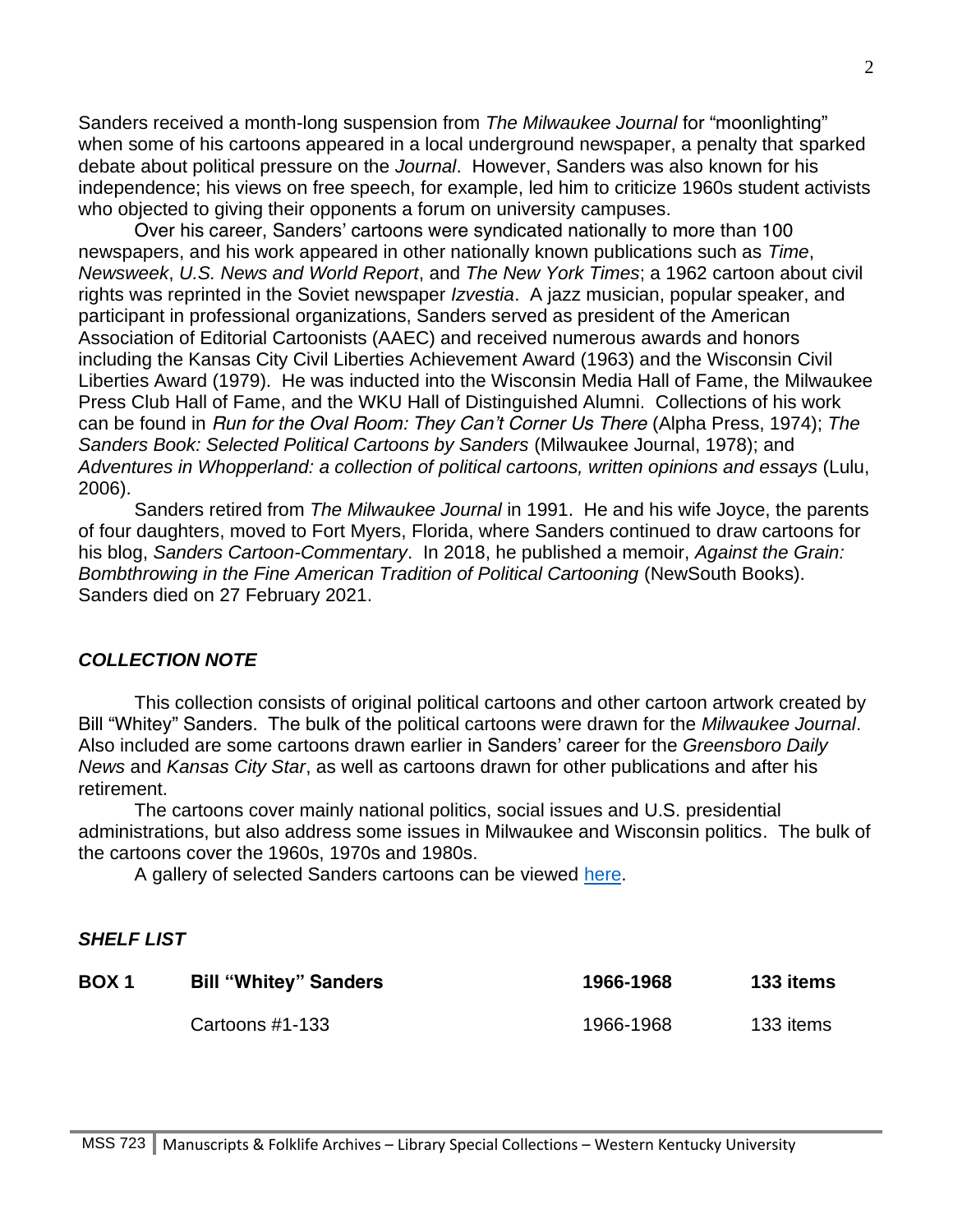| <b>BOX 2</b>     | <b>Bill "Whitey" Sanders</b> | 1968      | 61 items  |
|------------------|------------------------------|-----------|-----------|
|                  | Cartoons #134-194            | 1968      | 61 items  |
| BOX <sub>3</sub> | <b>Bill "Whitey" Sanders</b> | 1969      | 69 items  |
|                  | Cartoons #195-263            | 1969      | 69 items  |
| <b>BOX4</b>      | <b>Bill "Whitey" Sanders</b> | 1970      | 72 items  |
|                  | Cartoons #264-335            | 1970      | 72 items  |
| BOX <sub>5</sub> | <b>Bill "Whitey" Sanders</b> | 1971      | 67 items  |
|                  | Cartoons #336-402            | 1971      | 67 items  |
| BOX <sub>6</sub> | <b>Bill "Whitey" Sanders</b> | 1972      | 56 items  |
|                  | Cartoons #403-458            | 1972      | 56 items  |
| BOX <sub>7</sub> | <b>Bill "Whitey" Sanders</b> | 1973      | 64 items  |
|                  | Cartoons #459-522            | 1973      | 64 items  |
| BOX 8            | <b>Bill "Whitey" Sanders</b> | 1974      | 102 items |
|                  | Cartoons #523-623            | 1974      | 102 items |
| BOX <sub>9</sub> | <b>Bill "Whitey" Sanders</b> | 1975      | 77 items  |
|                  | Cartoons #624-700            | 1975      | 77 items  |
| <b>BOX 10</b>    | <b>Bill "Whitey" Sanders</b> | 1976-1978 | 60 items  |
|                  | Cartoons #701-760            | 1976-1978 | 60 items  |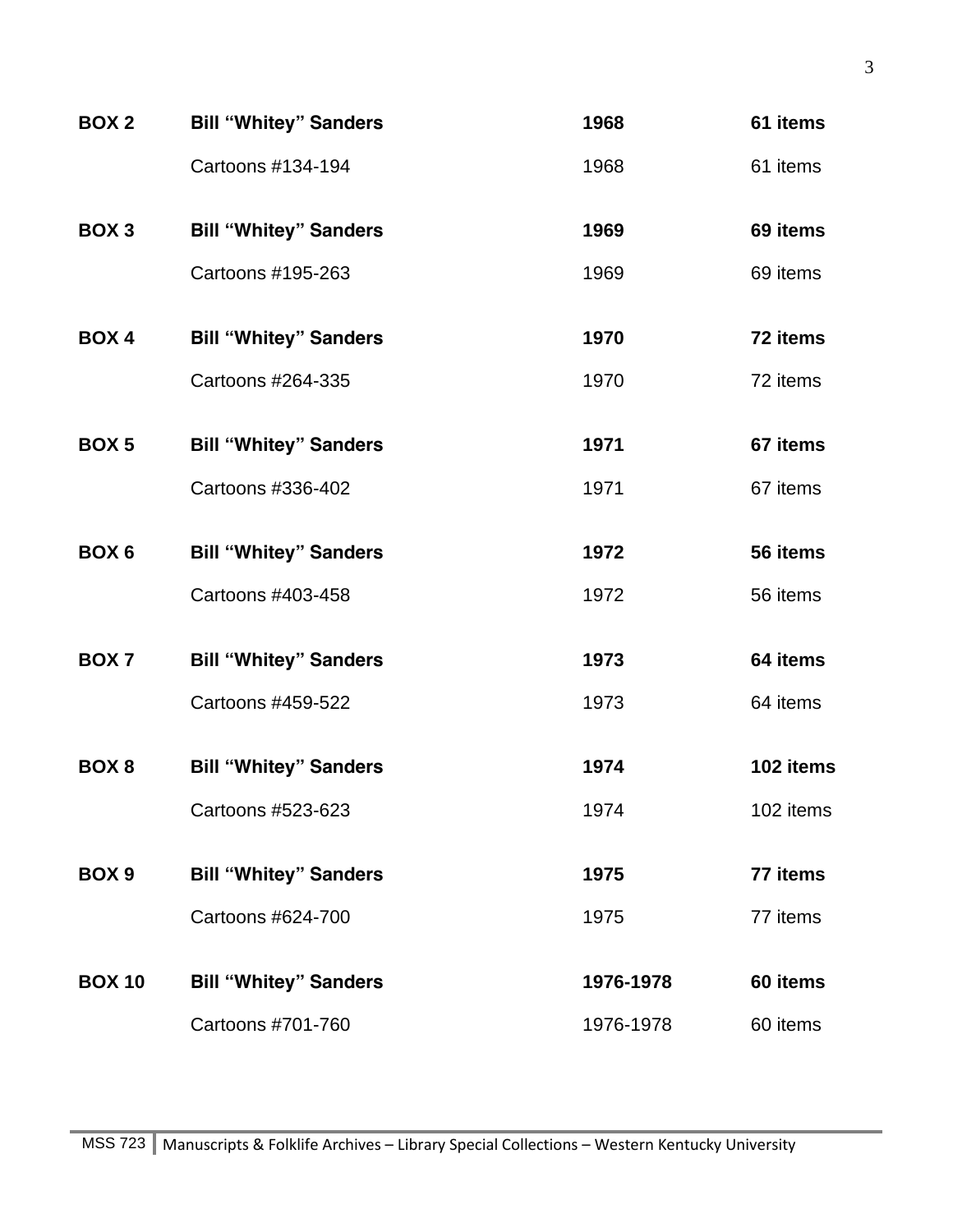| <b>BOX 11</b> | <b>Bill "Whitey" Sanders</b> | 1979-1981                             | 90 items |
|---------------|------------------------------|---------------------------------------|----------|
|               | Cartoons #761-850            | 1979-1981                             | 90 items |
| <b>BOX 12</b> | <b>Bill "Whitey" Sanders</b> | 1982-1984                             | 92 items |
|               | Cartoons #851-942            | 1982-1984                             | 92 items |
| <b>BOX 13</b> | <b>Bill "Whitey" Sanders</b> | 1985-1986                             | 59 items |
|               | Cartoons #943-1001           | 1985-1986                             | 59 items |
| <b>BOX 14</b> | <b>Bill "Whitey" Sanders</b> | 1987-1989, 2003                       | 94 items |
|               | Cartoons #1002-1095          | 1987-1989, 2003                       | 94 items |
| <b>BOX 15</b> | <b>Bill "Whitey" Sanders</b> | 1990-2017                             | 95 items |
|               | Cartoons #1096-1190          | 1990-1991,<br>2004-2012,<br>2015-2017 | 95 items |
| <b>BOX 16</b> | <b>Bill "Whitey" Sanders</b> | 1967-1982, n.d.                       | 59 items |
|               | Cartoons #1191-1249          | 1967-1982,<br>no date                 | 59 items |
| <b>BOX 17</b> | <b>Bill "Whitey" Sanders</b> | 1968-2004, n.d.                       | 50 items |
|               | Cartoons #1250-1299          | 1968-2004,<br>no date                 | 50 items |
| <b>BOX 18</b> | <b>Bill "Whitey" Sanders</b> | 1974-2001, n.d.                       | 36 items |
|               | Cartoons #1300-1335          | 1974-2001,<br>no date                 | 36 items |
| <b>BOX 19</b> | <b>Bill "Whitey" Sanders</b> | 1963-1990, n.d.                       | 88 items |
|               | Cartoons #1336-1423          | 1963-1990,<br>no date                 | 88 items |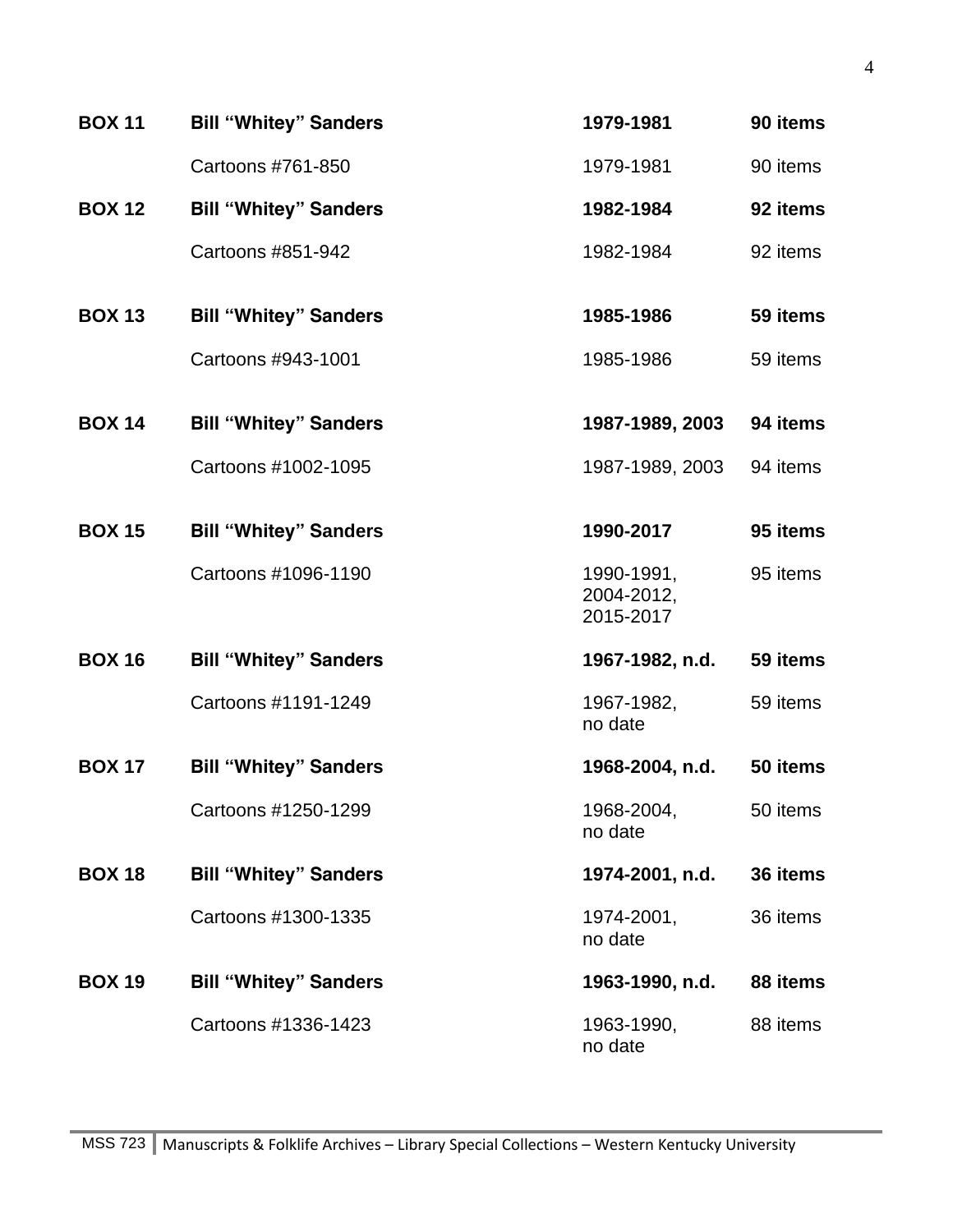| <b>BOX 20</b>    | <b>Bill "Whitey" Sanders</b>                                 | 1968-2004, n.d.       | 16 items |
|------------------|--------------------------------------------------------------|-----------------------|----------|
|                  | Cartoons #1424-1439                                          | 1968-2004,<br>no date | 16 items |
| <b>Oversized</b> | <b>Bill "Whitey" Sanders</b>                                 | 1964, n.d.            | 3 items  |
| C2, D3, #2       | Cartoons #1440-1442                                          | 1964, n.d.            | 3 items  |
| <b>BOX 21</b>    | <b>Bill "Whitey" Sanders</b>                                 | 1968-1991             | 14 items |
|                  | Milwaukee Journal magazine editions<br>with Sanders cartoons | 1968-1991             | 14 items |

## *BIBLIOGRAPHIC RECORD*

|     | MSS SANDERS, William Willard "Whitey," | 1959-2017 |
|-----|----------------------------------------|-----------|
| 723 | 1930-2021                              |           |

Cartoons drawn by Bill "Whitey" Sanders during his career as an editorial cartoonist with the *Greensboro Daily News, Kansas City Star*, and *Milwaukee Journal*. Includes some created after his retirement. 21 boxes. Originals. 2011.211.0

## *SUBJECT ANALYTICS*

Abortion Agnew, Spiro Theodore, 1918-1996 **Agriculture** Arafat, Yasser, 1929-2004 Automobile Industry Baseball Biden, Joseph Robinette, Jr. "Joe," b. 1942 Birth control Brezhnev, Leonid, 1906-1982 Bush, George Herbert Walker, 1924-2018 Bush, George Walker, b. 1946 Busing Carter, James Earl "Jimmy," b. 1924 Cartoons and cartoonists Catholic Church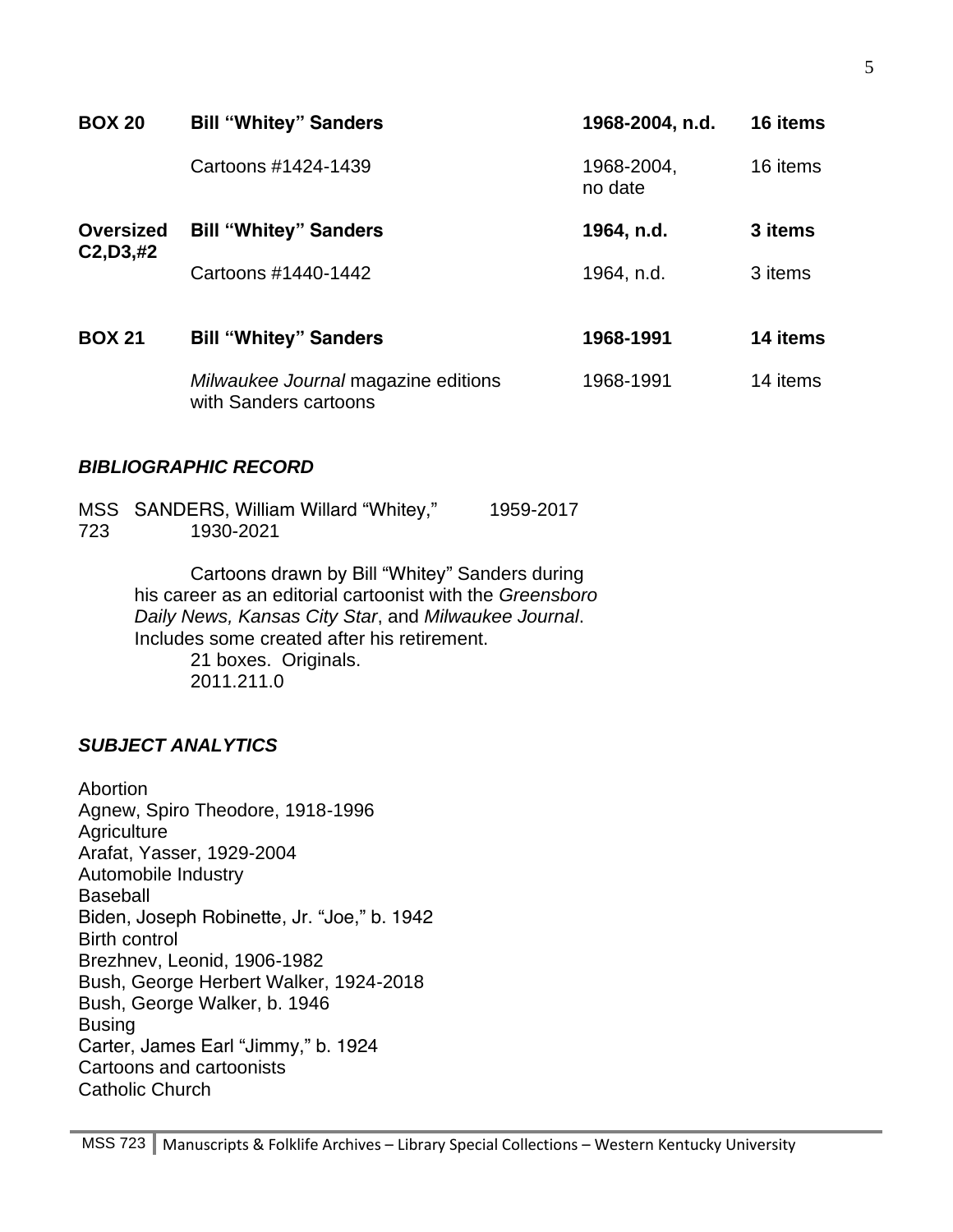Central Intelligence Agency Cheney, Richard Bruce "Dick," b. 1941 China Civil rights Clinton, Hillary Diane (Rodham), b. 1947 Cold War, 1945-1989 Constitution – United States **Contraception** Deer hunting Defense spending de Gaulle, Charles, 1890-1970 Democratic Party Discrimination in housing – Milwaukee, Wisconsin Dole, Robert "Bob," b. 1923 Drug prices Drugs Dukakis, Michael Stanley, b. 1933 Elections and election campaigns Electoral college Ervin, Samuel James "Sam," Jr., 1896-1985 Falwell, Jerry Lamon, Sr., 1933-2007 Federal Bureau of Investigation Football Ford, Gerald Rudolph, Jr., 1913-2006 Fortas, Abraham "Abe," 1910-1982 Fulbright, James William, 1905-1995 Furness, Elizabeth Mary "Betty," 1916-1994 Goldberg, Arthur Joseph, 1908-1990 Goldwater, Barry Morris, 1909-1998 Gorbachev, Mikhail Sergeyevich, b. 1931 Gore, Albert Arnold, "Al," b. 1948 Graham, William Franklin, "Billy," 1918-2018 **Greece** Gun control Hart, Gary Warren, b. 1936 Haynsworth, Clement Furman, 1912-1989 Hijacking of aircraft **Housing** Humphrey, Hubert Horatio, 1911-1978 Integration and segregation Iraq War, 2003 John Birch Society Johnson, Lyndon Baines, 1908-1973 Judges – United States Kennedy, Edward Moore "Ted," 1932-2009 Kennedy, John Fitzgerald, 1917-1963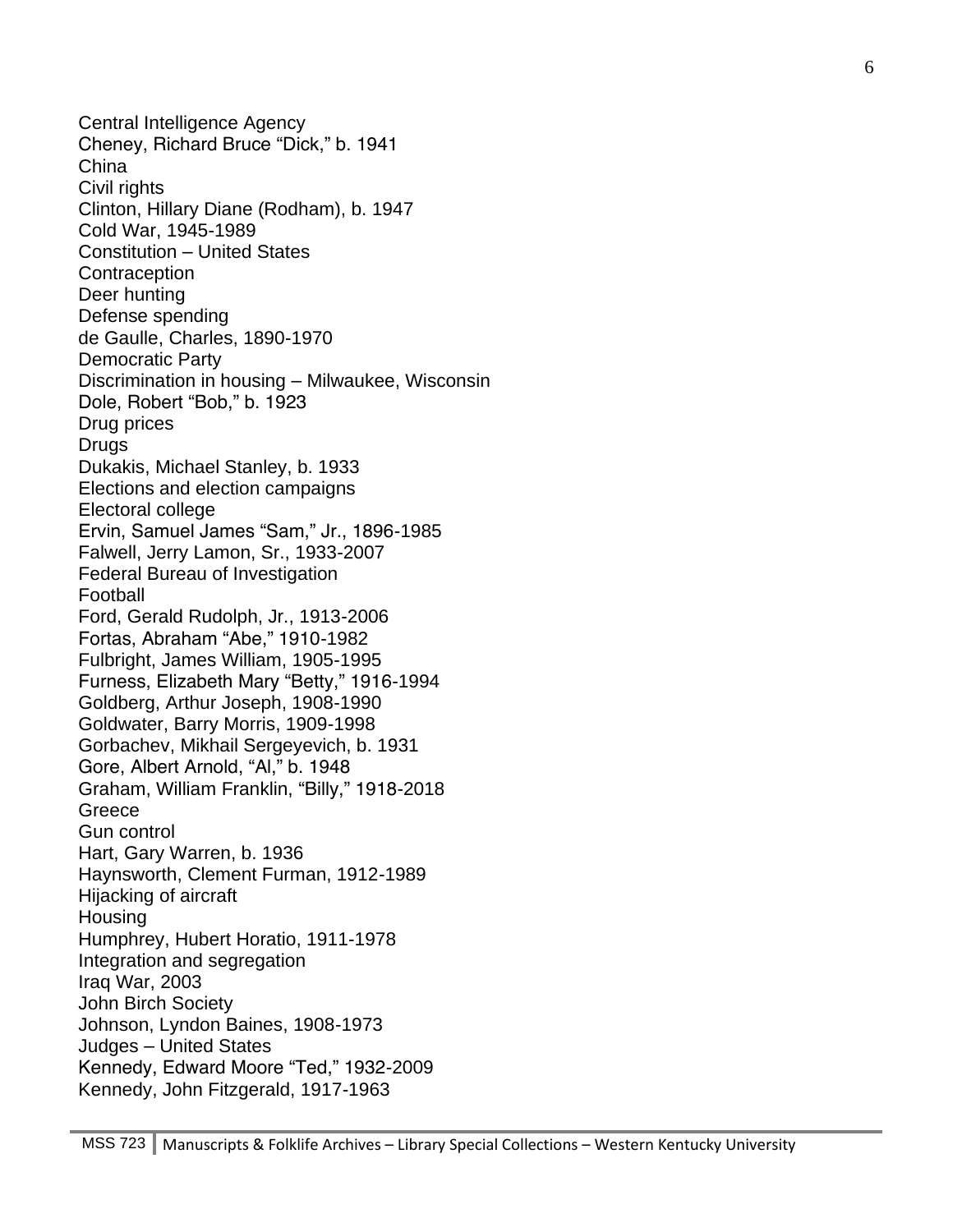Kennedy, Robert Francis "Bobby," 1925-1968 Kissinger, Henry Alfred, b. 1923 Korea Lindsay, John Vliet, 1921-2000 Lobbyists Maier, Henry Walter, 1918-1994 McNamara, Robert Strange, 1916-2009 Meese, Edwin III, b. 1931 Milwaukee, Wisconsin – Politics Mitchell, John Newton, 1913-1988 Newspapers – *Greensboro Daily News* – Greensboro, North Carolina Newspapers – *The Kansas City Star* – Kansas City, Missouri Newspapers – The Milwaukee Journal – Milwaukee, Wisconsin Nixon, Richard Milhous, 1913-1994 Nuclear weapons Obama, Barack Hussein, b. 1961 Oil industry Pepper, Claude Denson, 1900-1989 Political cartoons – United States **Pollution** Pornography Poverty Reagan, Ronald Wilson, 1911-2004 Republican Party Rice, Condoleezza, b. 1954 Rockefeller, Nelson Aldrich, 1908-1979 Rumsfeld, Donald Henry, 1932-2021 Sanford, James Terry, 1917-1998 **Schools** Seraphim, Christ T., 1918-1998 Sex discrimination Sex education Sexual assault South Africa Soviet Union Student activism Taxation **Television** Terrorism **Thailand** Thurmond, James Strom, Sr., 1902-2003 Tobacco industry Trudeau, Pierre Elliott, 1919-2000 Trump, Donald John, b. 1946 United States – Economic conditions United States Postal Service